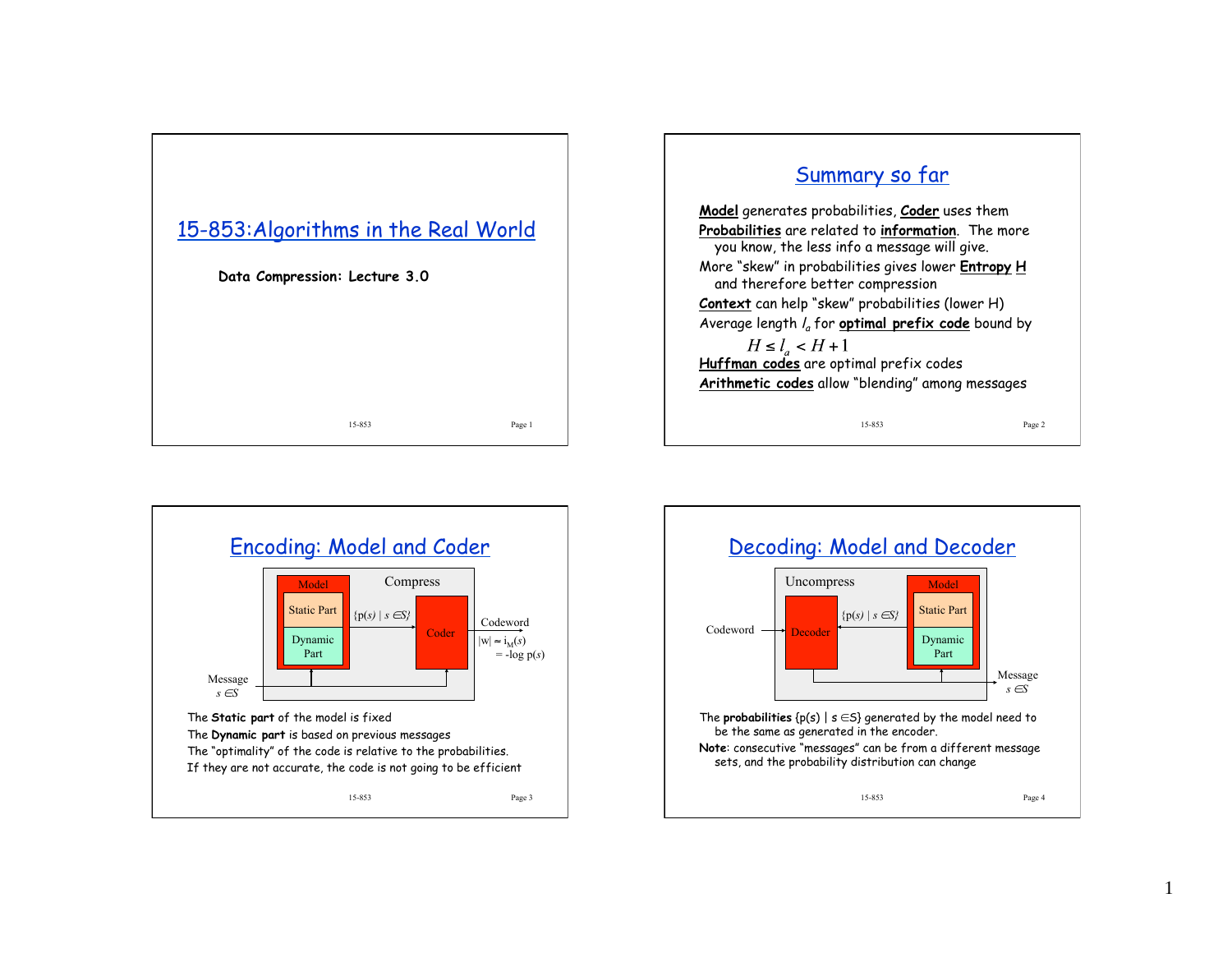## Codes with Dynamic Probabilities

### **Huffman codes:**

Need to generate a new tree for new probabilities. Small changes in probability, typically make small changes to the Huffman tree.

"**Adaptive Huffman codes"** update the tree without having to completely recalculate it.

Used frequently in practice

### **Arithmetic codes:**

Need to recalculate the f(m) values based on current probabilities.

Can be done with a balanced tree.

15-853 Page 5

## Compression Outline

**Introduction**: Lossy vs. Lossless, Benchmarks, … **Information Theory**: Entropy, etc. **Probability Coding**: Huffman + Arithmetic Coding **Applications of Probability Coding**: PPM + others – Transform coding: move to front, run-length, … – Context coding: fixed context, partial matching **Lempel-Ziv Algorithms**: LZ77, gzip, compress, ... **Other Lossless Algorithms:** Burrows-Wheeler **Lossy algorithms for images:** JPEG, MPEG, ... **Compressing graphs and meshes:** BBK

15-853 Page 6

## 15-853 Page 7 **Applications of Probability Coding** How do we generate the probabilities? Using character frequencies directly does not work very well (e.g. 4.5 bits/char for text). **Technique 1: transforming the data** – Run length coding (ITU Fax standard) – Move-to-front coding (Used in Burrows-Wheeler) – Residual coding (JPEG LS) **Technique 2: using conditional probabilities**  – Fixed context (JBIG…almost) – Partial matching (PPM)

# 15-853 Page 8 Run Length Coding Code by specifying message value followed by the number of repeated values: e.g. **abbbaacccca => (a,1),(b,3),(a,2),(c,4),(a,1)**  The characters and counts can be coded based on frequency. This allows for small number of bits overhead for low counts such as 1.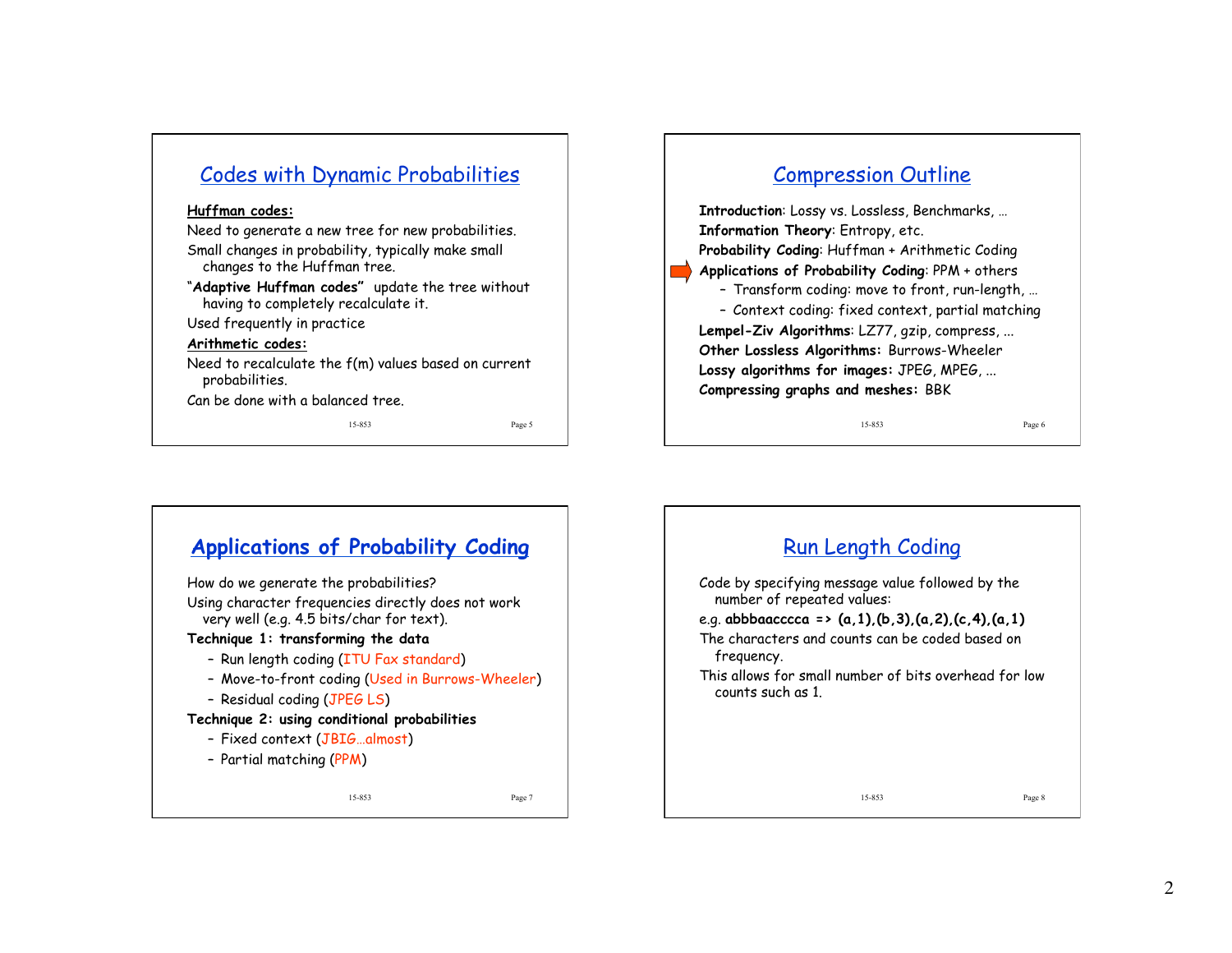# Facsimile ITU T4 (Group 3)

Standard used by all home Fax Machines ITU = International Telecommunications Standard Run length encodes sequences of black+white pixels Fixed Huffman Code for all documents. e.g.

|                                                      | Run length White Black |               |      |  |  |  |  |  |
|------------------------------------------------------|------------------------|---------------|------|--|--|--|--|--|
|                                                      |                        | 000111 010    |      |  |  |  |  |  |
|                                                      | $\mathfrak{D}$         | 0111          | - 11 |  |  |  |  |  |
|                                                      | 10                     | 00111 0000100 |      |  |  |  |  |  |
| Since alternate black and white, no need for values. |                        |               |      |  |  |  |  |  |
|                                                      |                        |               |      |  |  |  |  |  |

#### 15-853 Page 9





### BZIP

Huffman in bzip2 due to patent concerns  $\mathbb{P}_{\sf age\ 12}$ **Transform 1**: (Burrows Wheeler) – covered later – **input** : character string (block) – **output** : reordered character string **Transform 2**: (move to front) – **input** : character string – **output** : MTF numbering **Transform 3**: (run length) – **input** : MTF numbering – **output** : sequence of run lengths **Probabilities**: (on run lengths) Dynamic based on counts for each block. **Coding**: Originally arithmetic, but changed to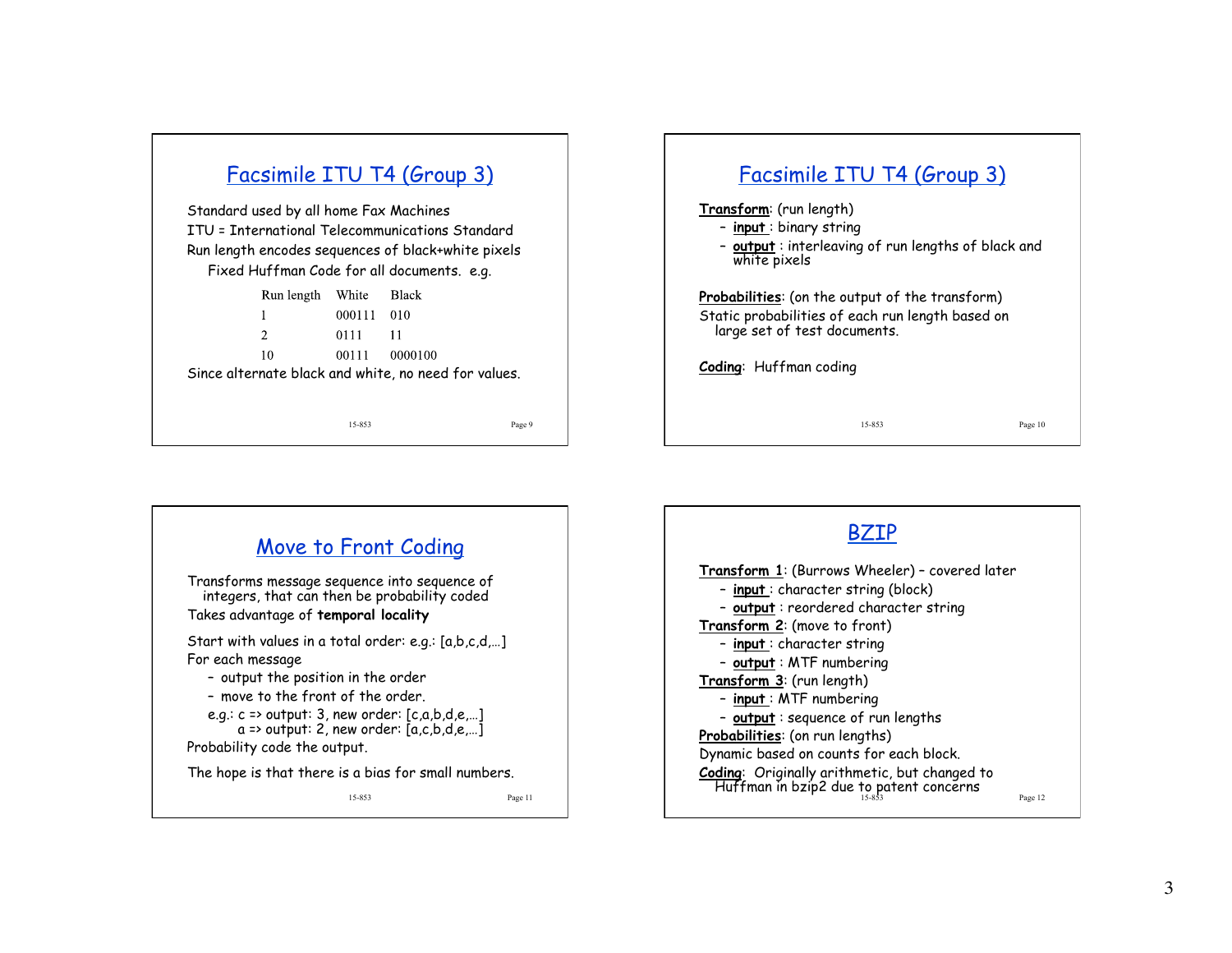





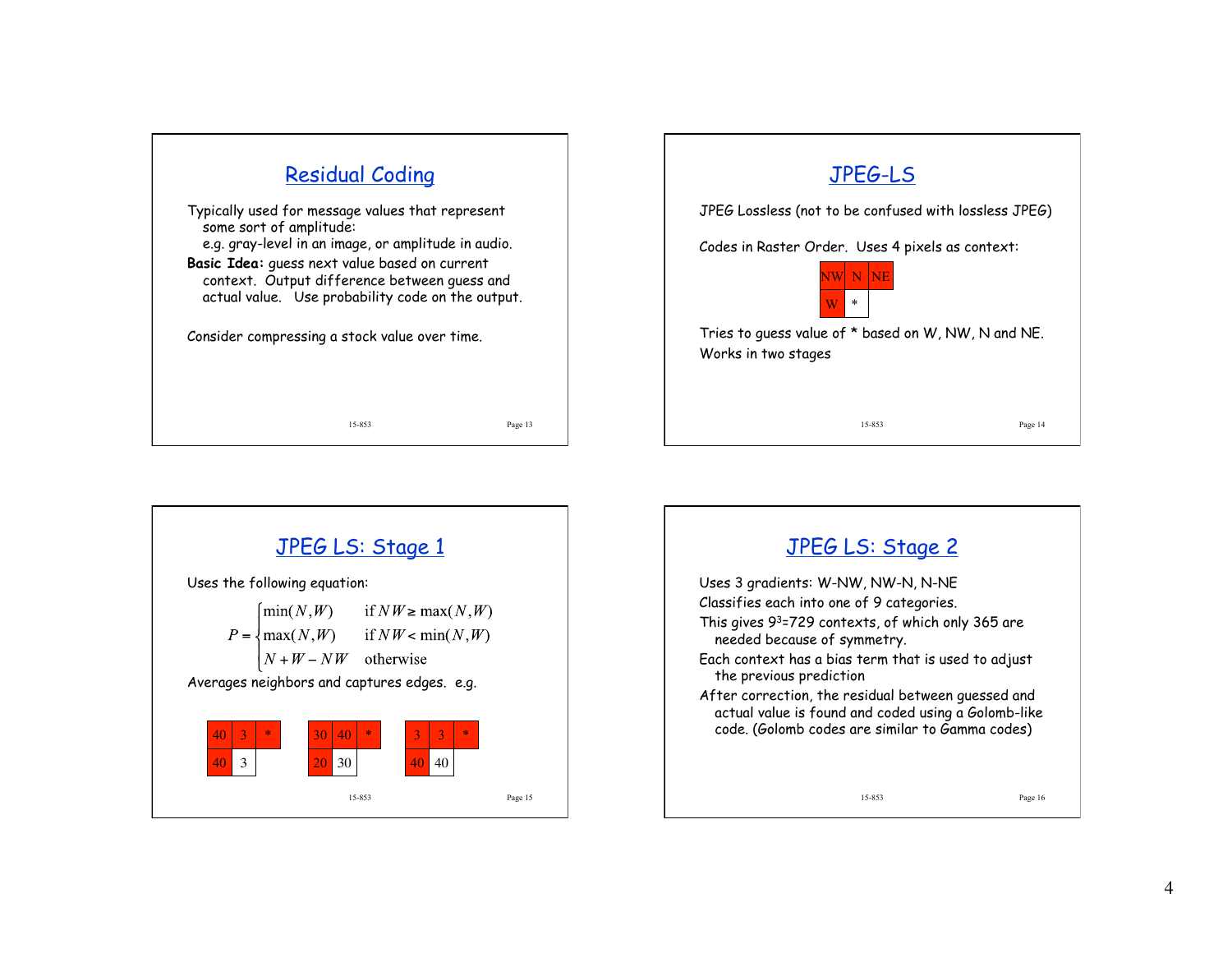# JPEG LS

**Transform**: (residual)

- **input** : gray-level image (8 bits/pixel)
- **output** : difference from guess at each pixel

**Probabilities**: (on the differences) Static probabilities based on golomb code -- something like  $p(n) = c/n^2$ .

**Coding**: Golomb code

15-853 Page 17

# 15-853 Page 18 Using Conditional Probabilities: PPM **Use previous k characters as the context**. – Makes use of conditional probabilities Base probabilities on counts: e.g. if seen **th** 12 times followed by **e** 7 times, then the conditional probability p(**e|th**) = 7/12. Need to keep k small so that dictionary does not get too large (typically less than 8). Note that 8-gram Entropy of English is about 2.3bits/ char while PPM does as well as 1.7bits/char